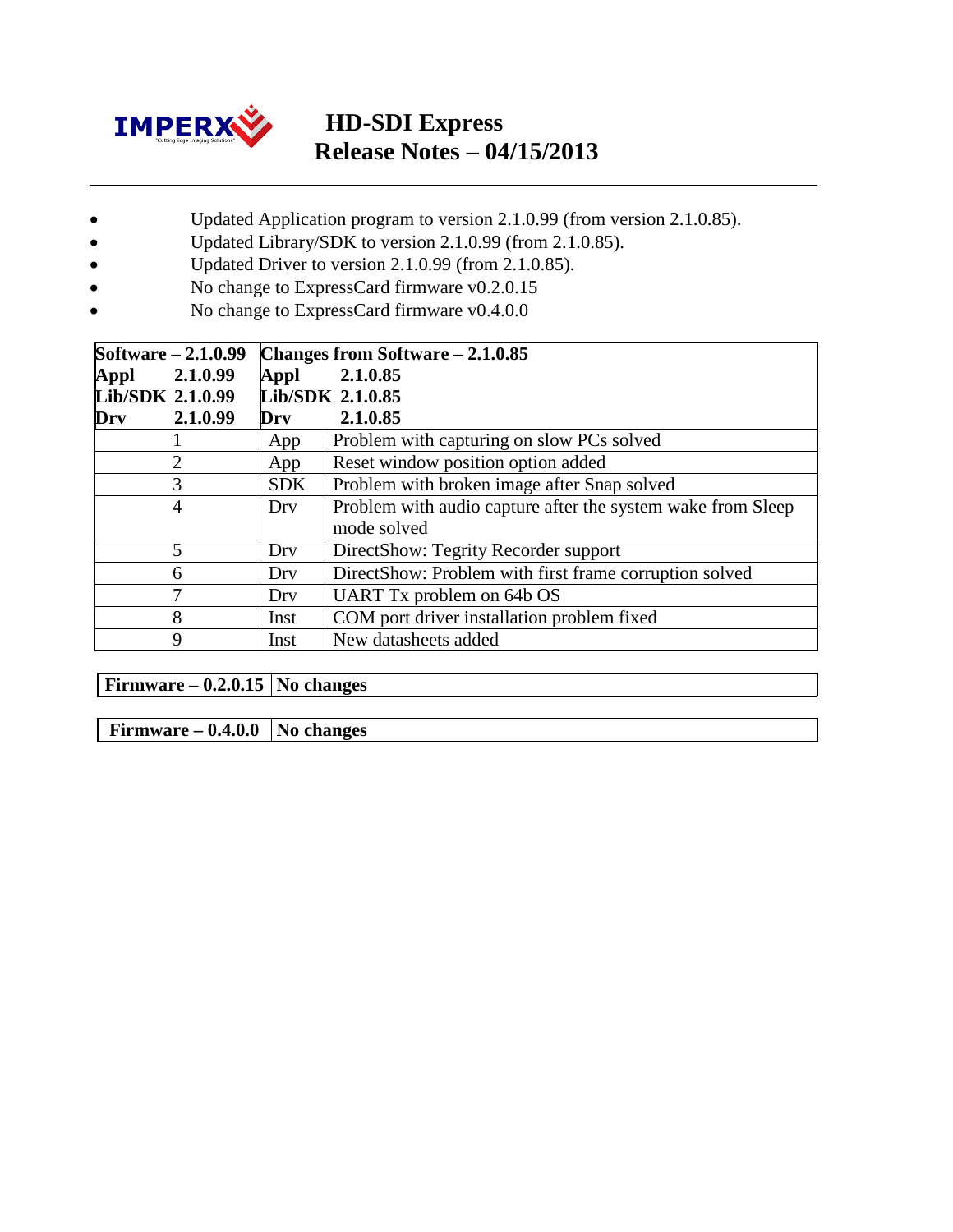

# **HD-SDI Express Release Notes – 2/04/2013**

- Updated Application program to version 2.1.0.85 ( from version 2.0.0.69 ).
- Updated Library/SDK to version 2.1.0.85 (from 2.0.0.69).
- Updated Driver to version 2.1.0.85 ( from 2.0.0.69 ).
- No change to ExpressCard firmware v0.2.0.15
- Added PCIe card Firmware version 0.4.0.0.

|                                   |          |      | Software $-2.1.0.85$ Changes from Software $-2.0.0.69$ |
|-----------------------------------|----------|------|--------------------------------------------------------|
| Appl                              | 2.1.0.85 | Appl | 2.0.0.69                                               |
| Lib/SDK 2.1.0.85 Lib/SDK 2.0.0.69 |          |      |                                                        |
| Drv                               | 2.1.0.85 | Drv  | 2.0.0.69                                               |
|                                   |          | Appl | Adobe Premiere driver                                  |
|                                   |          | Drv  | Serial Port Driver added                               |
|                                   |          | Drv  | <b>UART</b> functionality added                        |

#### **Firmware – 0.2.0.15 No changes**

| $Firmware - 0.4.0.0$ | Initial release                                                   |
|----------------------|-------------------------------------------------------------------|
|                      | Added a UART for a COM port                                       |
|                      | Added an SDI Loop-through capability                              |
|                      | Changed DEVICE_ID from 0x0002 to 0x0012 for driver to distinguish |
|                      | between ExpressCard (w/o UART) and PCIe (w/UART)                  |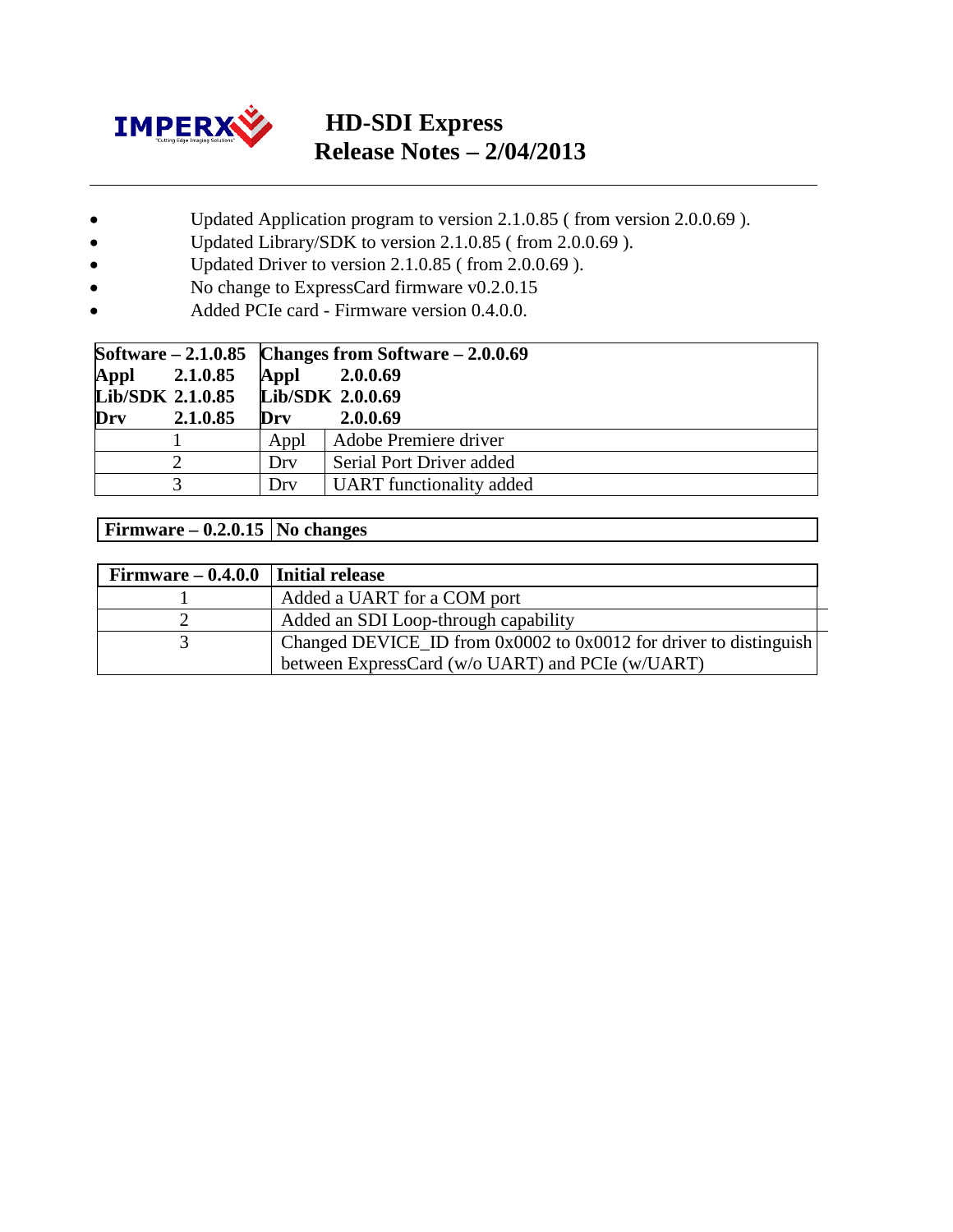

## **HD-SDI Express Release Notes – 5/21/2012**

- Updated Application program to version 2.0.0.69 ( from version 1.1.0.41 ).
- Updated Library/SDK to version 2.0.0.69 ( from 1.1.0.41 ).
- Updated Driver to version 2.0.0.69 ( from 1.1.0.41 ).
- Updated Firmware to version 0.2.0.15 (from 0.1.0.17).

| <b>Software - 2.0.0.69</b> |            | <b>Changes from Software – 1.1.0.41</b>          |
|----------------------------|------------|--------------------------------------------------|
| 2.0.0.69<br>Appl           | Appl       | 1.1.0.41                                         |
| Lib/SDK 2.0.0.69           |            | Lib/SDK 1.1.0.41                                 |
| 2.0.0.69<br>Drv            | Drv        | 1.1.0.41                                         |
|                            | Appl       | Support for Audio added to grabbing              |
| $\overline{2}$             | Appl       | Support for Audio added to AVI saving            |
| 3                          | Appl       | Support for several cards in one PC implemented  |
| 4                          | Appl       | Support for YUV16 in AVI implemented             |
| 11                         | <b>SDK</b> | YUV to RGB conversion optimized                  |
| 12                         | <b>SDK</b> | Support for Audio implemented                    |
| 13                         | <b>SDK</b> | Support for several cards in one PC implemented  |
| 14                         | Dry        | Support for Audio implemented                    |
| 15                         | Dry        | Support for several cards in one PC implemented  |
| 16                         | Dry        | Interrupts handling bug with several cards fixed |

| Firmware $-0.2.0.15$   Changes from version $0.1.0.17$ |
|--------------------------------------------------------|
| Added support for acquiring audio.                     |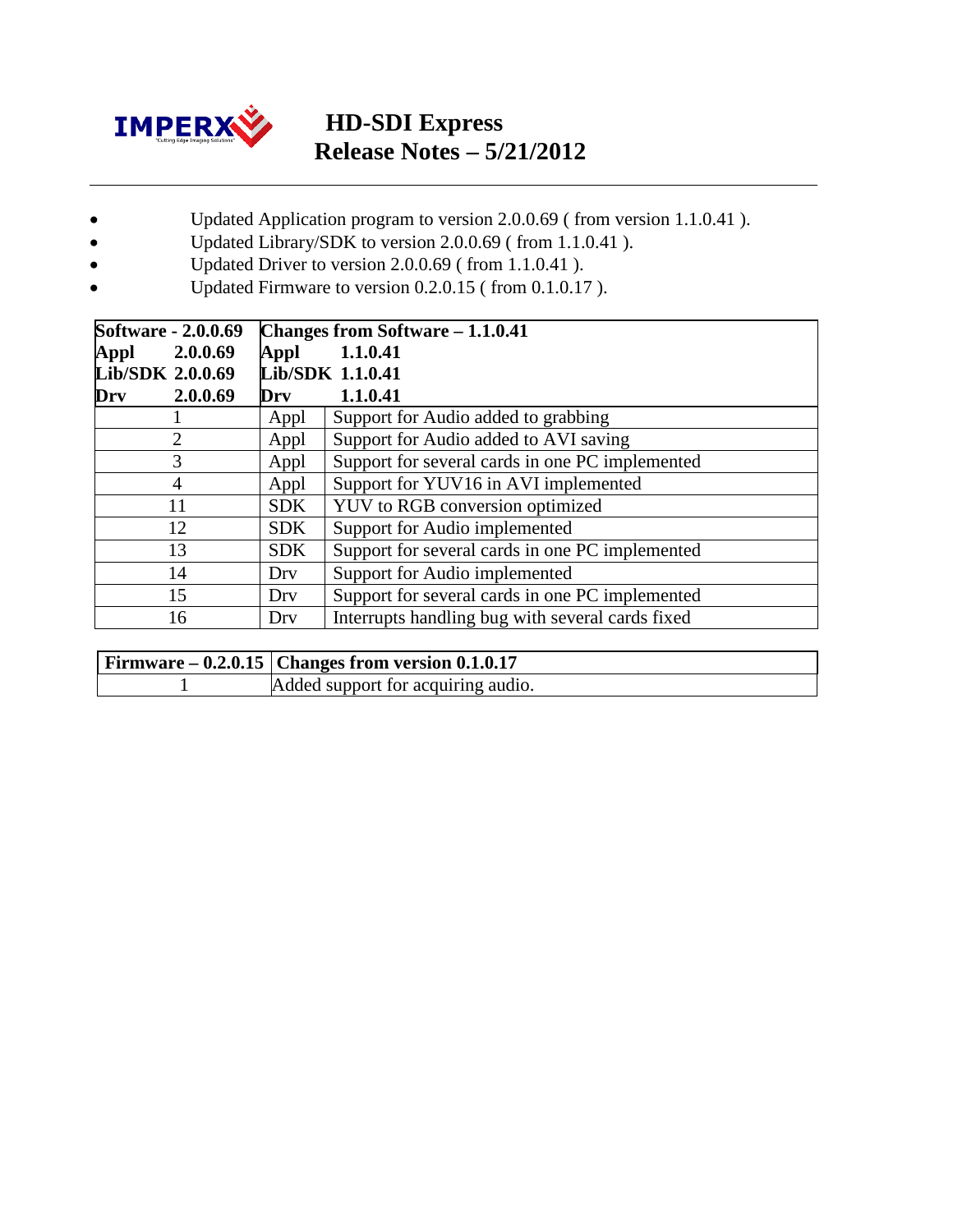

# **HD-SDI Express Release Notes – 9/08/2010**

- Updated Application program to version 1.1.0.41 ( from version 1.1.0.40 ).
- Updated Library/SDK to version 1.1.0.41 (from 1.1.0.40).
- Updated Driver to version 1.1.0.41 (from 1.1.0.40).
- Updated Firmware to version 0.1.0.17 (from 0.1.0.16).
- Added support for Windows 64 bit XP and Vista operating systems.
- Added support for 32 bit application on 64 bit XP and Vista operating systems.
- Added support for Microsoft DirectShow, MathWorks MATLAB, MVTech HALCON

| <b>Software - 1.1.0.41</b> |                  | Changes from Software - 1.1.0.40                     |
|----------------------------|------------------|------------------------------------------------------|
| 1.1.0.41<br>Appl           | Appl             | 1.1.0.40                                             |
| Lib/SDK 1.1.0.41           | Lib/SDK 1.1.0.40 |                                                      |
| 1.1.0.41<br>Drv            | Drv              | 1.1.0.40                                             |
| 1                          | Appl             | Fixed AVI file saving                                |
| $\overline{2}$             | Appl             | Text overlay on Vista fixed                          |
| $\overline{3}$             | Appl             | Added Windows 64bit support                          |
| $\overline{4}$             | Appl             | Changed video standard detection method              |
| 5                          | Appl             | Added support for SD-SDI                             |
| 6                          | Appl             | Grabbing restart fixed                               |
| $\overline{7}$             | Appl             | RGB24 mode set as default mode                       |
| 8                          | Appl             | GUI slowing-down in YUV mode fixed                   |
| 9                          | Appl             | Histogram panel in 16b color display mode fixed      |
| 10                         | <b>SDK</b>       | Added Windows 64bit support                          |
| 11                         | <b>SDK</b>       | Added support of 32bit applications for 64bit driver |
| 12                         | <b>SDK</b>       | Changed video standard detection method              |
| 13                         | <b>SDK</b>       | Grabbing restart fixed                               |
| 14                         | Drv              | Added Windows 64bit support                          |
| 15                         | Drv              | Added support of 32bit applications for 64bit driver |
| 16                         | Drv              | Digital Signature added to Vista driver              |
| 17                         | Dry              | New DMA Buffers management implemented               |
| 18                         | Drv              | Added interlace mode processing in driver            |
| 19                         | Dry              | Added DrvManager application support                 |

| Firmware $-0.1.0.17$ Changes from version 0.1.0.16               |
|------------------------------------------------------------------|
| Fixed problem where overruns due to a poorly performing PC could |
| result in an interrupt storm.                                    |
| Turned off PCI Express Low Power Negotiation.                    |